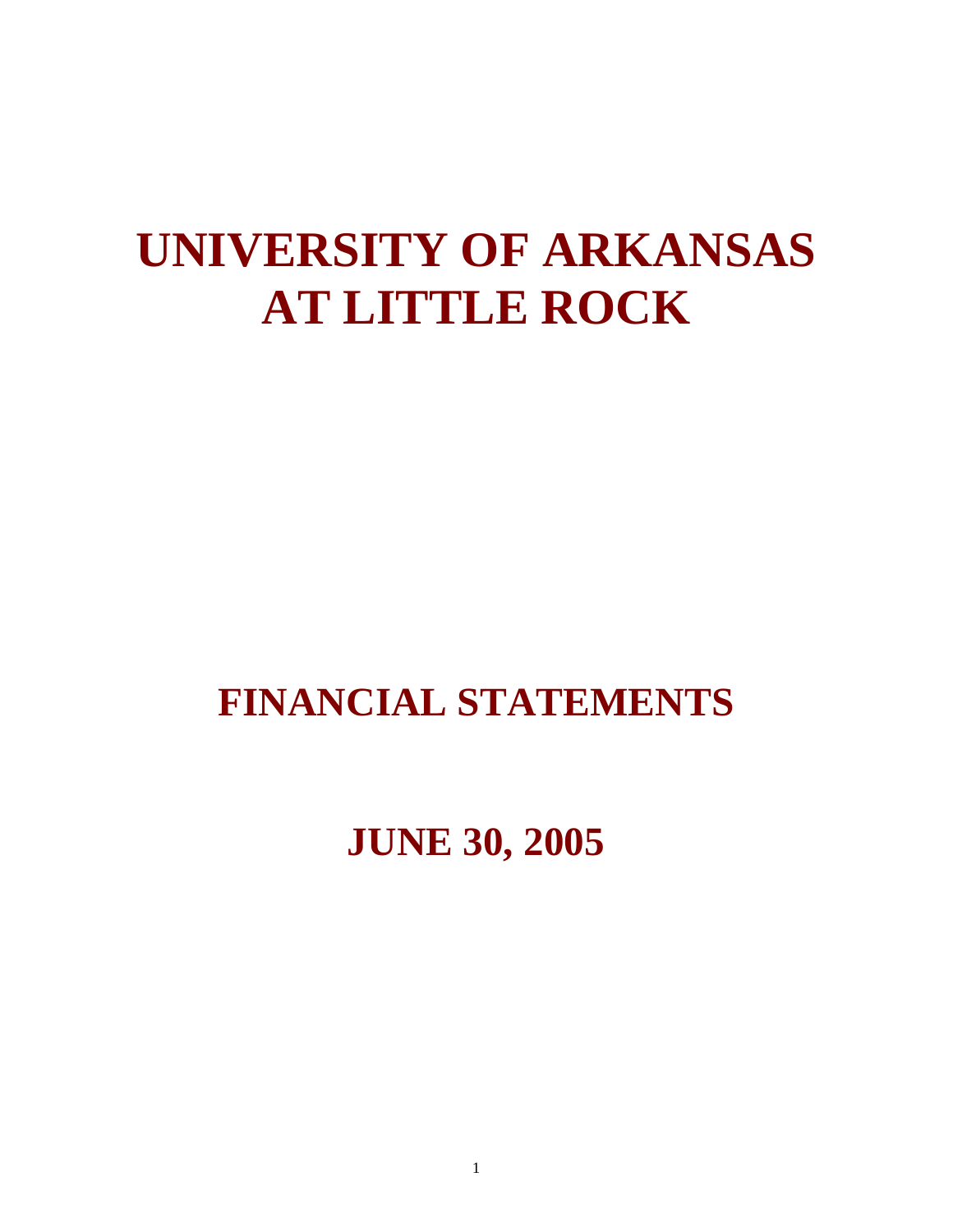#### UNIVERSITY OF ARKANSAS AT LITTLE ROCK STATEMENT OF NET ASSETS AT JUNE 30, 2005

|                                                                   | June 30,    |             |
|-------------------------------------------------------------------|-------------|-------------|
|                                                                   | 2005        | 2004        |
| <b>ASSETS</b>                                                     |             |             |
| Current:                                                          |             |             |
| Cash and Cash Equivalents<br>Investments                          | 10,956,873  | 10,185,491  |
| Accounts Receivable (net of allowances of \$912,743)              | 12,397,835  | 14,196,636  |
| Notes Receivable (net of allowances of \$64,029)                  | 62,229      | 67,703      |
| <b>Accrued Interest Receivable</b>                                | 0           | 0           |
| Inventories                                                       | 126,548     | 144,770     |
| Deposits and Funds Held in Trust by Others                        | 1,588,533   | 74,539      |
| <b>Prepaid Expenses</b>                                           | 480,828     | 562,553     |
| <b>Total Current Assets</b>                                       | 25,612,846  | 25,231,692  |
| Non-Current:                                                      |             |             |
| Cash and Cash Equivalents                                         | 14,571,765  | 15,635,081  |
| Investments                                                       | 18,744,374  | 17,713,284  |
| <b>Notes Receivable</b>                                           | 240,000     | 280,000     |
| Deposits and Funds Held in Trust by Others                        | 31,290,963  | 1,389,293   |
| <b>Other Non-Capital Assets</b>                                   | 1,329,401   |             |
| Capital Assets (net of accumulated depreciation of \$105,459,090) | 130,093,655 | 103,783,739 |
| <b>Total Non-Current Assets</b>                                   | 196,270,158 | 138,801,397 |
|                                                                   |             |             |
| <b>TOTAL ASSETS</b>                                               | 221,883,004 | 164,033,089 |
| <b>LIABILITIES</b>                                                |             |             |
| Current:                                                          |             |             |
| Accounts Payable                                                  | 5,002,761   | 3,181,601   |
| Deferred Revenues and Deposits                                    | 5,199,951   | 4,738,228   |
| Funds Held in Trust for Others                                    | 152,782     | 185,312     |
| <b>Compensated Absences Payable</b>                               | 180,437     | 187,244     |
| Bonds, Notes and Capital Leases Payable                           | 4,061,456   | 2,961,690   |
| <b>Total Current Liabilities</b>                                  | 14,597,387  | 11,254,075  |
| Non-Current:                                                      |             |             |
| Deferred Revenues and Deposits                                    | 1,454,958   | 118,923     |
| <b>Compensated Absences Payable</b>                               | 2,781,826   | 2,630,143   |
| Bonds, Notes and Capital Leases Payable                           | 56,579,244  | 20,015,700  |
| <b>Total Non-Current Liabilities</b>                              | 60,816,028  | 22,764,766  |
| <b>TOTAL LIABILITIES</b>                                          | 75,413,415  | 34,018,841  |
| <b>NET ASSETS</b>                                                 |             |             |
| Invested in capital assets, net of debt                           | 96,145,135  | 80,379,790  |
| Restricted:                                                       |             |             |
| Non-Expendable                                                    | 7,941,918   | 7,421,342   |
| Expendable                                                        | 10,584,256  | 14,916,304  |
| Unrestricted                                                      | 31,798,280  | 27,296,812  |
| TOTAL NET ASSETS                                                  | 146,469,589 | 130,014,248 |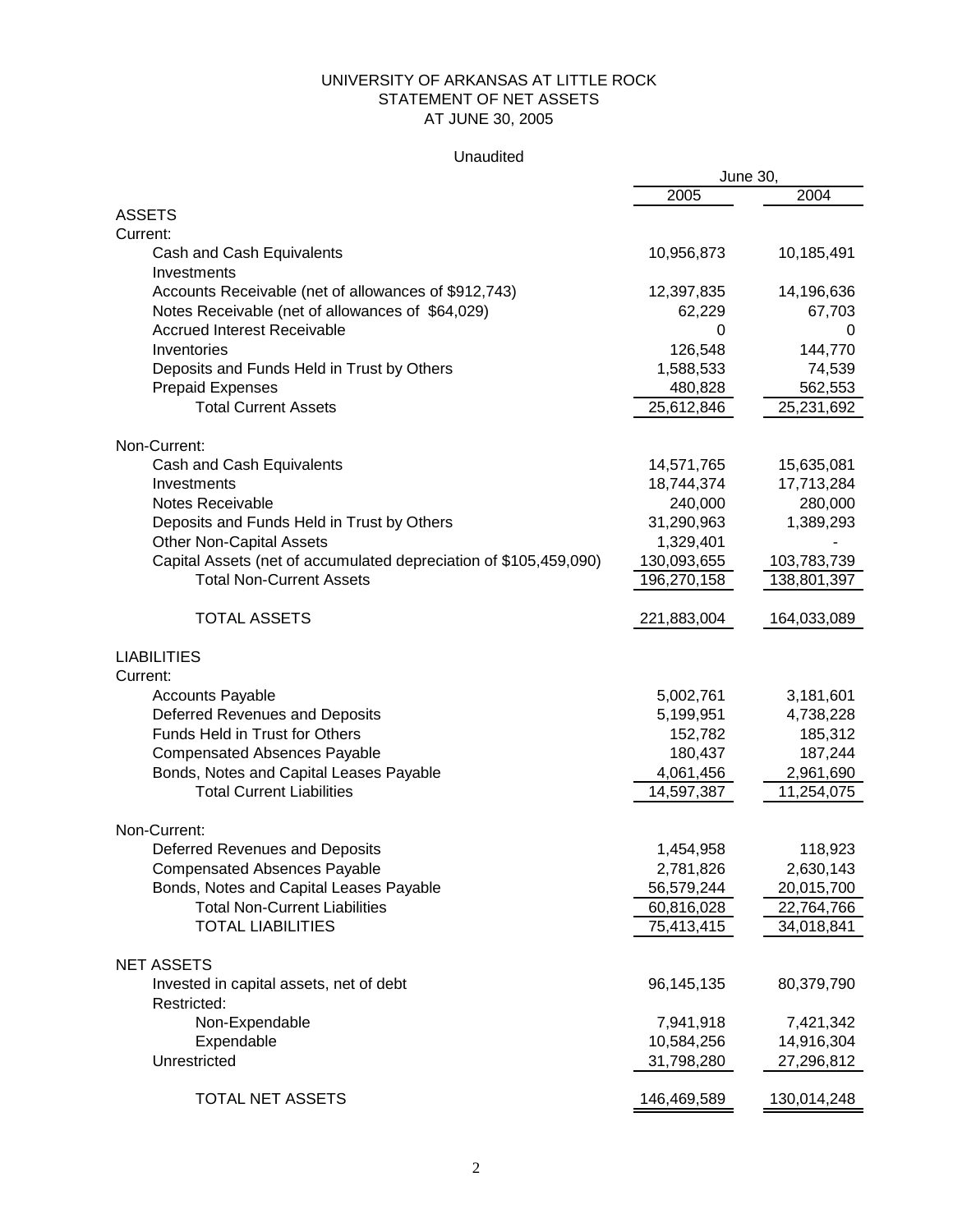#### UNIVERSITY OF ARKANSAS AT LITTLE ROCK STATEMENT OF REVENUES, EXPENSES & CHANGES IN NET ASSETS FOR THE YEAR ENDED JUNE 30, 2005

|                                                                                                                               | Year ended June 30,        |                            |
|-------------------------------------------------------------------------------------------------------------------------------|----------------------------|----------------------------|
|                                                                                                                               | 2005                       | 2004                       |
| <b>Operating Revenues:</b>                                                                                                    |                            |                            |
| Student tuition & fees (net of scholarship allowances of \$6,056,243)                                                         | 39, 155, 762               | 36,321,732                 |
| Federal grants and contracts                                                                                                  | 4,925,012                  | 8,164,993                  |
| State and local grants and contracts                                                                                          | 6,967,196                  | 10,825,011                 |
| Non-governmental grants and contracts                                                                                         | 2,943,741                  | 2,716,535                  |
| Sales & services of educational departments                                                                                   | 2,251,923                  | 2,187,213                  |
| <b>Auxiliary Enterprises</b>                                                                                                  |                            |                            |
| Athletics (net of scholarship allowances of \$694,731)<br>Housing & Food Service (net of scholarship allowances of \$211,350) | 3,164,755<br>1,068,441     | 2,705,346<br>977,130       |
| Bookstore (net of scholarship allowances of \$79,819)                                                                         | 382,401                    | 295,491                    |
| <b>Student Union</b>                                                                                                          | 298,634                    | 326,127                    |
| <b>Other Auxiliary Enterprises</b>                                                                                            | 1,619,281                  | 1,599,577                  |
| <b>Other Operating Revenues</b>                                                                                               | 1,608,302                  | 1,173,261                  |
| <b>Total Operating Revenues</b>                                                                                               | 64,385,448                 | 67,292,416                 |
|                                                                                                                               |                            |                            |
| <b>Operating Expenses:</b>                                                                                                    |                            |                            |
| <b>Compensation and Benefits</b>                                                                                              | 88,268,848                 | 82,339,506                 |
| <b>Supplies and Services</b>                                                                                                  | 25,635,152                 | 25,043,325                 |
| Scholarships and Fellowships                                                                                                  | 14,240,381                 | 13,574,518                 |
| Depreciation                                                                                                                  | 7,609,244                  | 7,272,689                  |
| <b>Total Operating Expenses</b>                                                                                               | 135,753,625                | 128,230,038                |
| Operating Income (Loss)                                                                                                       | (71, 368, 177)             | (60, 937, 622)             |
| Non-Operating Revenues (Expenses):                                                                                            |                            |                            |
| <b>State Appropriations</b>                                                                                                   | 54,555,905                 | 51,609,754                 |
| <b>Federal Grants</b>                                                                                                         | 11,959,373                 | 12,273,592                 |
| <b>State Grants</b>                                                                                                           | 1,210,803                  | 1,344,852                  |
| Non-governmental Grants                                                                                                       | 729,446                    | 590,697                    |
| Gifts                                                                                                                         | 1,840,035                  | 2,002,207                  |
| Investment Income (net)                                                                                                       | 2,305,489                  | 1,144,885                  |
| Interest on Capital                                                                                                           | (1,559,536)                | (1,087,051)                |
| Gain (Loss) on Disposal of Capital Assets (net of accumulated                                                                 |                            |                            |
| depreciation of \$669,478)                                                                                                    | (47, 603)                  | (50, 675)                  |
| Other                                                                                                                         | (136, 307)                 | (37, 924)                  |
| Net Non-Operating Revenues                                                                                                    | 70,857,605                 | 67,790,337                 |
| Income before other revenues & expenses                                                                                       | (510, 572)                 | 6,852,715                  |
| Capital appropriations                                                                                                        | 130,315                    | 154,345                    |
| Capital grants and gifts                                                                                                      | 17,313,948                 | 5,027,145                  |
| Additions to endowments                                                                                                       |                            |                            |
| Adjustments to prior year revenues & expenses                                                                                 | (465,063)                  | (353, 451)                 |
| Other                                                                                                                         | (13, 287)                  | (58,094)                   |
| Increase (Decrease) in Net Assets                                                                                             | 16,455,341                 | 11,622,660                 |
| Net Assets - Beginning of Year                                                                                                |                            |                            |
| Net Assets - End of Year                                                                                                      | 130,014,248<br>146,469,589 | 118,391,588<br>130,014,248 |
|                                                                                                                               |                            |                            |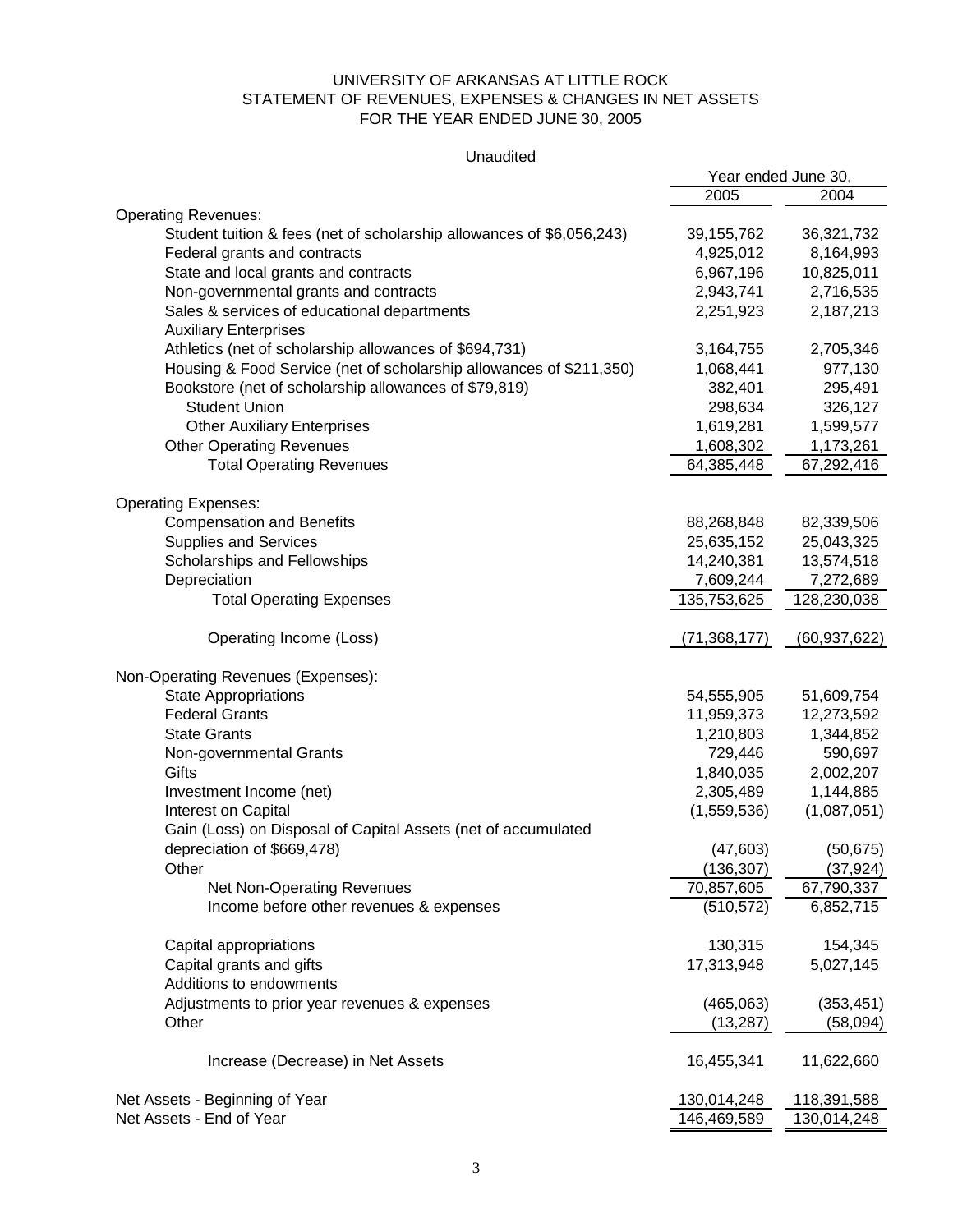#### UNIVERSITY OF ARKANSAS AT LITTLE ROCK STATEMENT OF CASH FLOWS FOR THE YEARS ENDED JUNE 30, 2005 AND 2004

|                                                                      | Year Ended June 30, |                |
|----------------------------------------------------------------------|---------------------|----------------|
|                                                                      | 2005                | 2004           |
| CASH FLOW FROM OPERATING ACTIVITIES                                  |                     |                |
| Student tuition and fees (net of scholarships)                       | \$38,641,957        | \$35,235,489   |
| Grants and contracts                                                 | 18,597,281          | 19,322,026     |
| Auxiliary enterprises revenues                                       |                     |                |
| <b>Athletics</b>                                                     | 2,990,297           | 2,751,286      |
| Housing and food service                                             | 1,004,621           | 1,002,634      |
| <b>Bookstore</b>                                                     | 382,401             | 295,491        |
| <b>Student Union</b>                                                 | 298,634             | 326,127        |
| Other auxiliary enterprises                                          | 1,323,004           | 1,100,309      |
| Collection of principal and interest related to student loans        | 11,410              | 67,509         |
| Other receipts                                                       | 3,930,350           | 2,725,243      |
| Payments to employees                                                | (71, 710, 856)      | (67, 498, 709) |
| Payment of employee benefits                                         | (16,083,872)        | (14, 578, 071) |
| Payment to suppliers                                                 | (24, 672, 519)      | (23, 156, 412) |
| Scholarships and fellowships                                         | (14, 240, 381)      | (13, 574, 518) |
| Net cash used by operating activities                                | (59, 527, 673)      | (55,981,596)   |
| CASH FLOWS FROM NONCAPITAL FINANCING ACTIVITES                       |                     |                |
| State appropriations                                                 | 54,555,905          | 51,609,754     |
| Gifts and grants                                                     | 1,840,035           | 2,002,207      |
| Direct lending and plus loan receipts                                | 48,592,150          | 44,411,804     |
| Direct lending and plus loan payments                                | (48, 592, 150)      | (44, 411, 804) |
| Other receipts                                                       | 13,908,181          | 13,731,355     |
| Other agency funds - net                                             | (32, 530)           | 51,014         |
| Net cash provided by noncapital financing activites                  | 70,271,591          | 67,394,330     |
|                                                                      |                     |                |
| CASH FLOWS FROM CAPITAL AND RELATED FINANCING ACTIVITIES             |                     |                |
| Proceeds from capital debt                                           | 58,600,000          | 280,875        |
| Capital appropriations                                               | 130,315             | 154,345        |
| Capital gifts and grants                                             | 38,245              |                |
| Purchases of capital assets                                          | (17, 177, 969)      | (9,224,927)    |
| Principal paid on capital debt and leases                            | (20, 901, 690)      | (3,498,943)    |
| Interest and fees paid on capital debt and leases                    | (1,582,552)         | (1, 117, 618)  |
| Net cash provided (used) by capital and related financing activities | 19,106,349          | (13, 406, 268) |
| CASH FLOWS FROM INVESTING ACTIVITIES                                 |                     |                |
| Withdrawal of funds held by others                                   | 1,149,891           | 1,268,755      |
| Deposit of funds held by others                                      | (32, 565, 555)      |                |
| Proceeds from sales and maturities of investments                    | 310,597             | 978,152        |
| Interest on investments (net of fees)                                | 2,021,802           | 732,298        |
| Purchases of investments                                             | (1,058,936)         | (1,052,397)    |
| Net cash provided (used) by investing activities                     | (30,142,201)        | 1,926,808      |
|                                                                      |                     |                |
| Net increase (decrease) in cash and cash equivalents                 | (291, 934)          | (66, 726)      |
| Cash - Beginning of Year                                             | 25,820,572          | 25,887,298     |
| Cash - End of Year                                                   | \$25,528,638        | \$25,820,572   |
|                                                                      |                     |                |